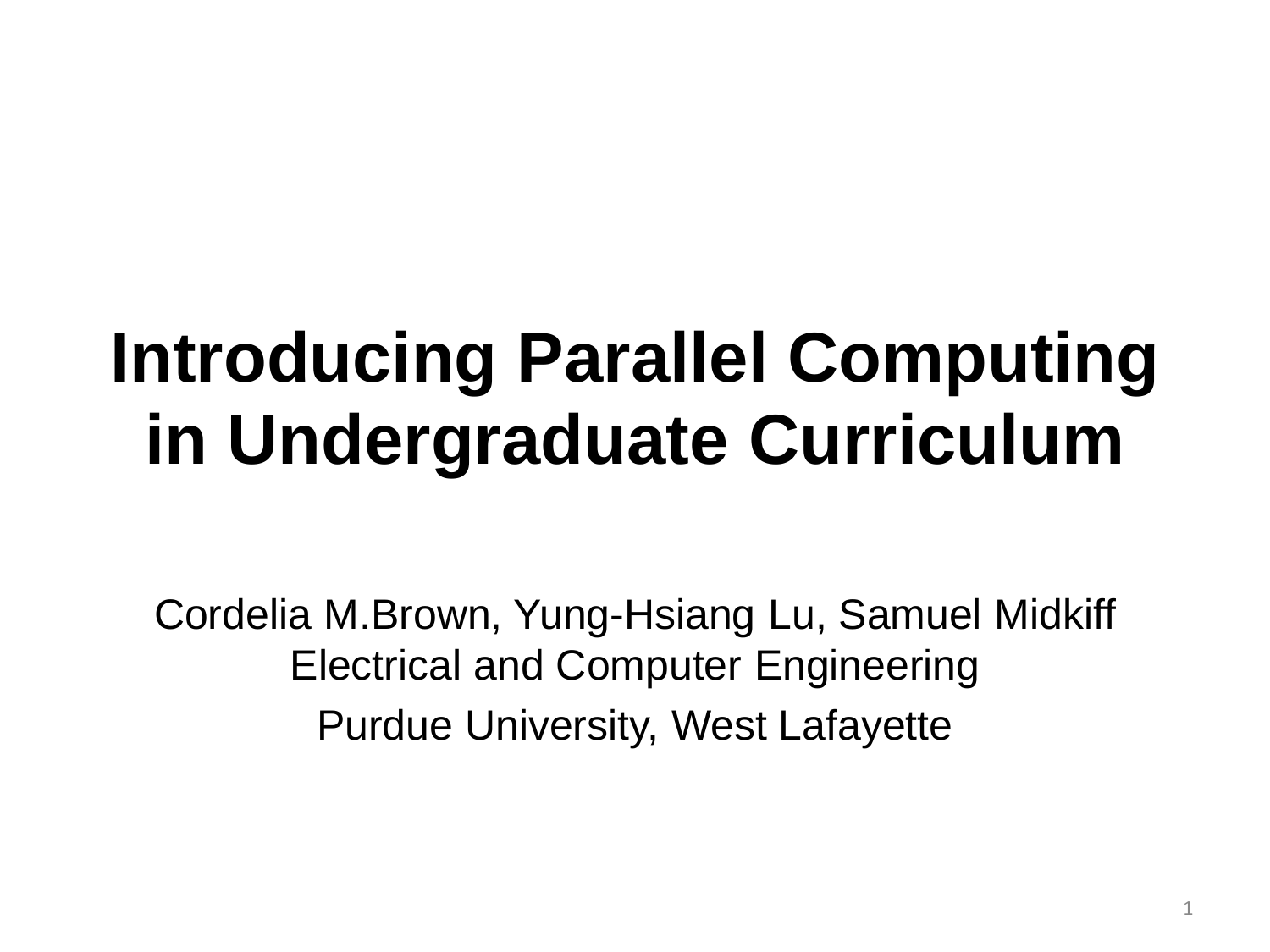#### **Curriculum Update**

- Goal: Include parallel computing in *many* undergraduate courses, not a special new one
- Reason: Students learn different aspects of parallel computing throughout the four years.
- Steps:
	- Identify which courses to change
	- Determine the orders of the changes
	- Eliminate duplicates and unnecessary contents
	- Change the course requirements (ABET)
	- Implement and integrate changes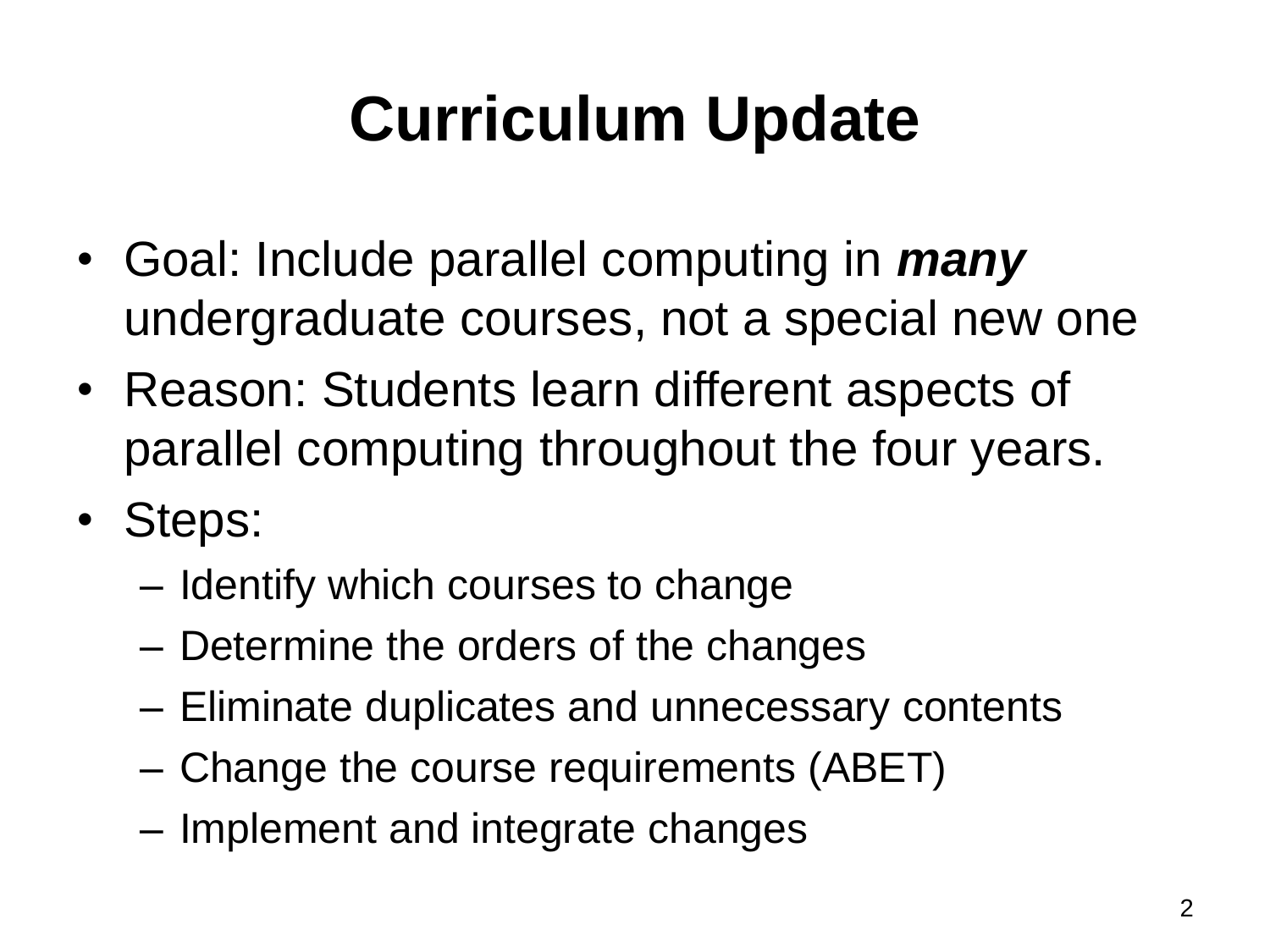## **Identify the Courses to Change**

| <b>Algorithms</b><br>Data Structures (3)<br>Digital Logic (2) | <b>Object-Oriented</b><br>Programming (3)<br><b>Software Engineering (4)</b><br>Introduction to Computing (1)<br>Undergraduate<br><b>Research Projects (2-4)</b> | <b>Software</b><br>C Programming (2)<br><b>Script Programming (3)</b><br>Compilers (4)<br><b>Operating Systems (4)</b><br>Microcontroller (3)<br><b>Computer Architecture (4)</b> |
|---------------------------------------------------------------|------------------------------------------------------------------------------------------------------------------------------------------------------------------|-----------------------------------------------------------------------------------------------------------------------------------------------------------------------------------|
| <b>Circuits and Devices (2)</b><br><b>Hardware</b>            |                                                                                                                                                                  |                                                                                                                                                                                   |

\* The numbers mean the years when students take the courses. Most courses are offered twice a year.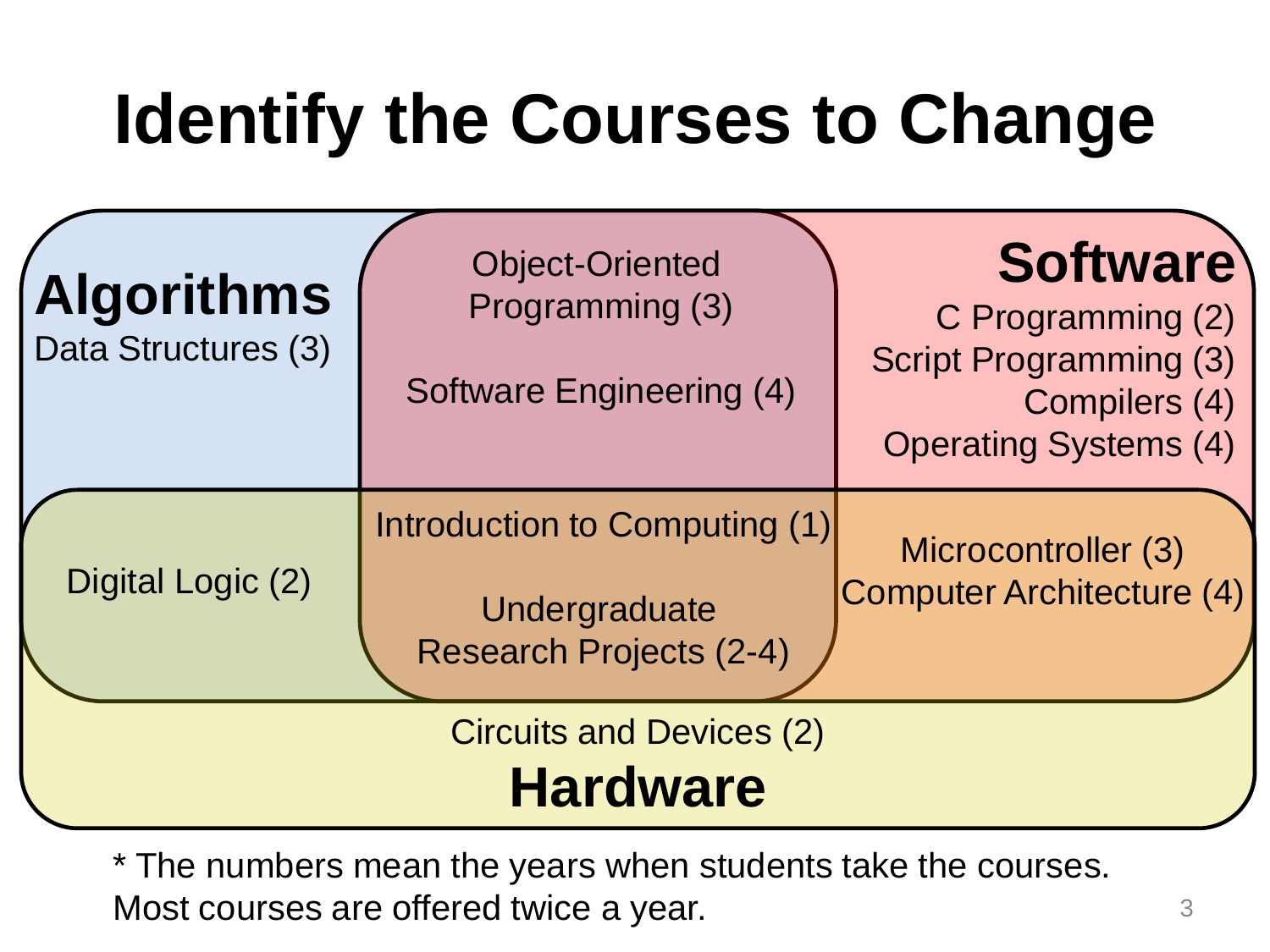### **Determine the Order of Changes**



#### Object-Oriented Programming (3)

4 This project was supported in part by NSF CNS 0722212. Any opinions, findings, and conclusions or recommendations expressed in this presentation are those of the authors and do not necessarily reflect the view of the National Science Foundation.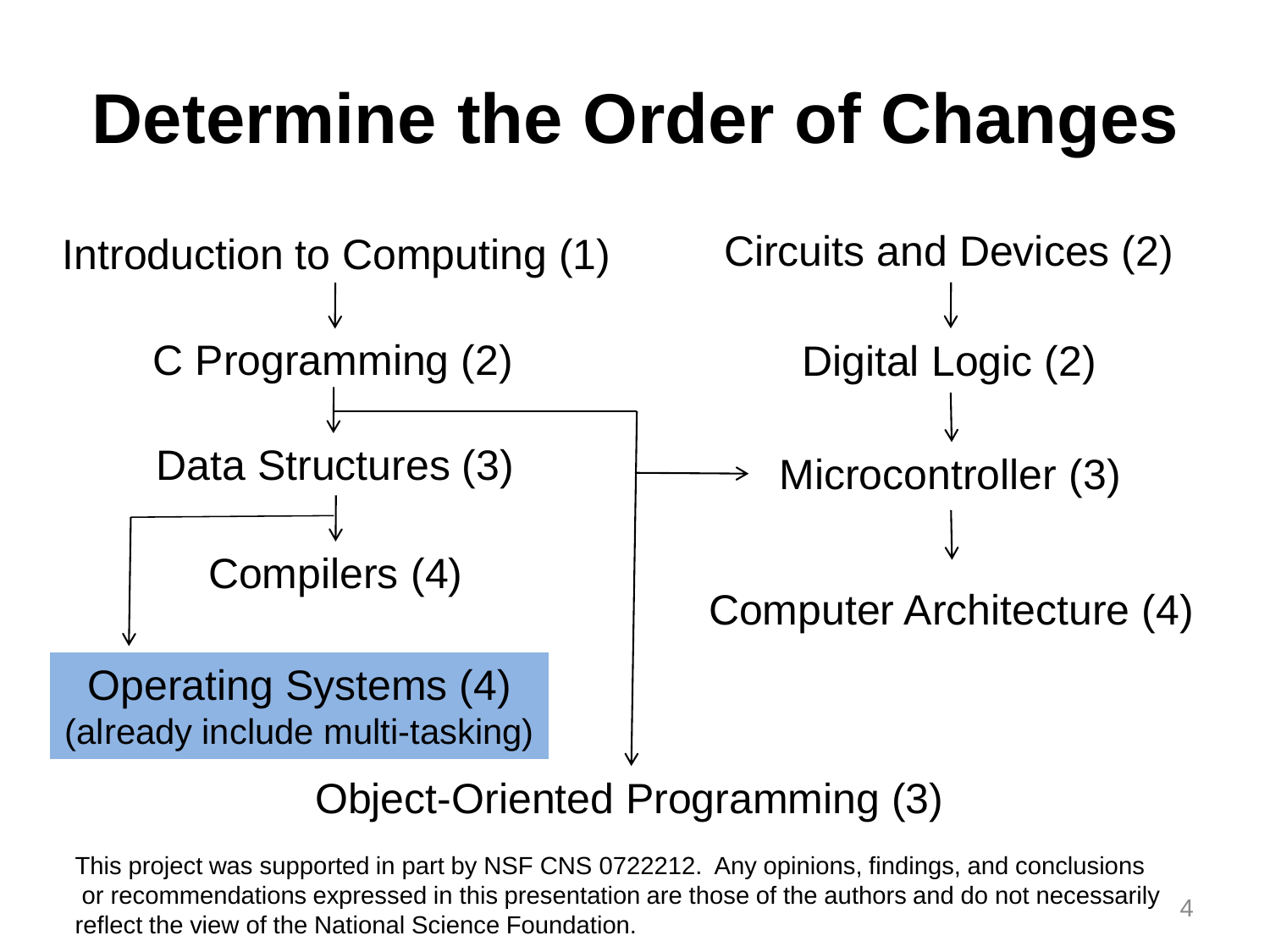### **First Change: Elective Course**

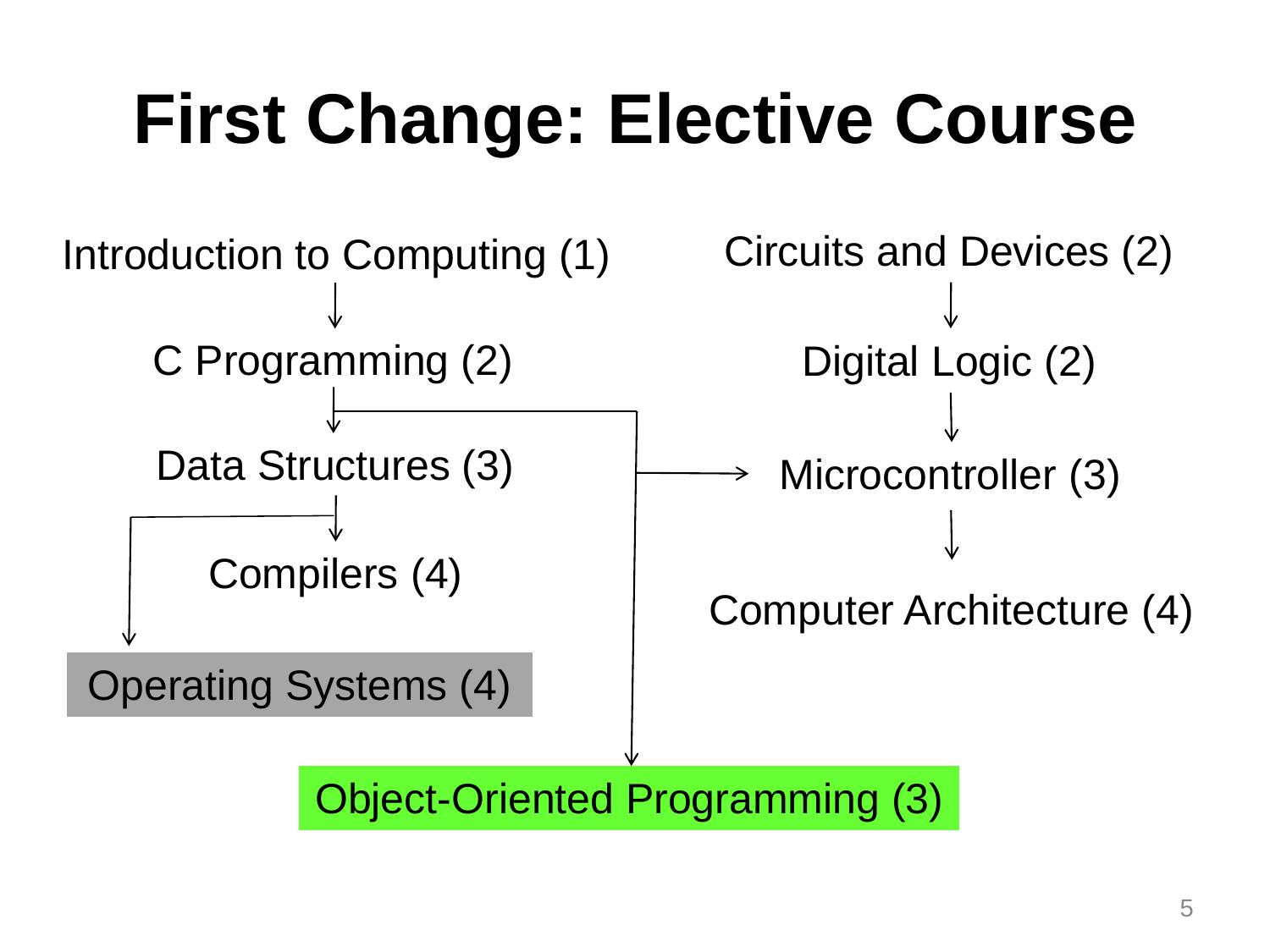### **Second Changes from the Ends**

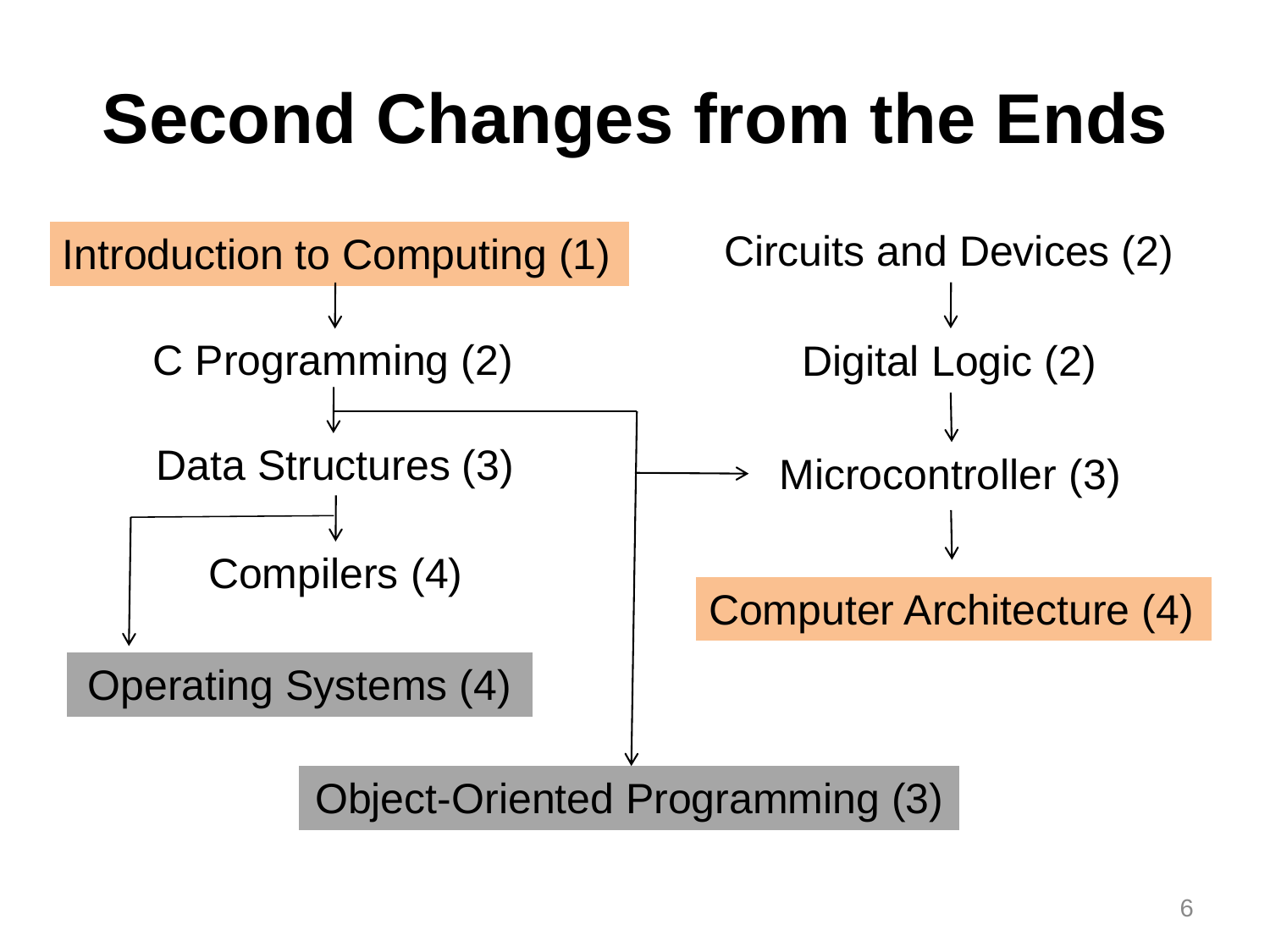## **Changes in Intermediate Levels**

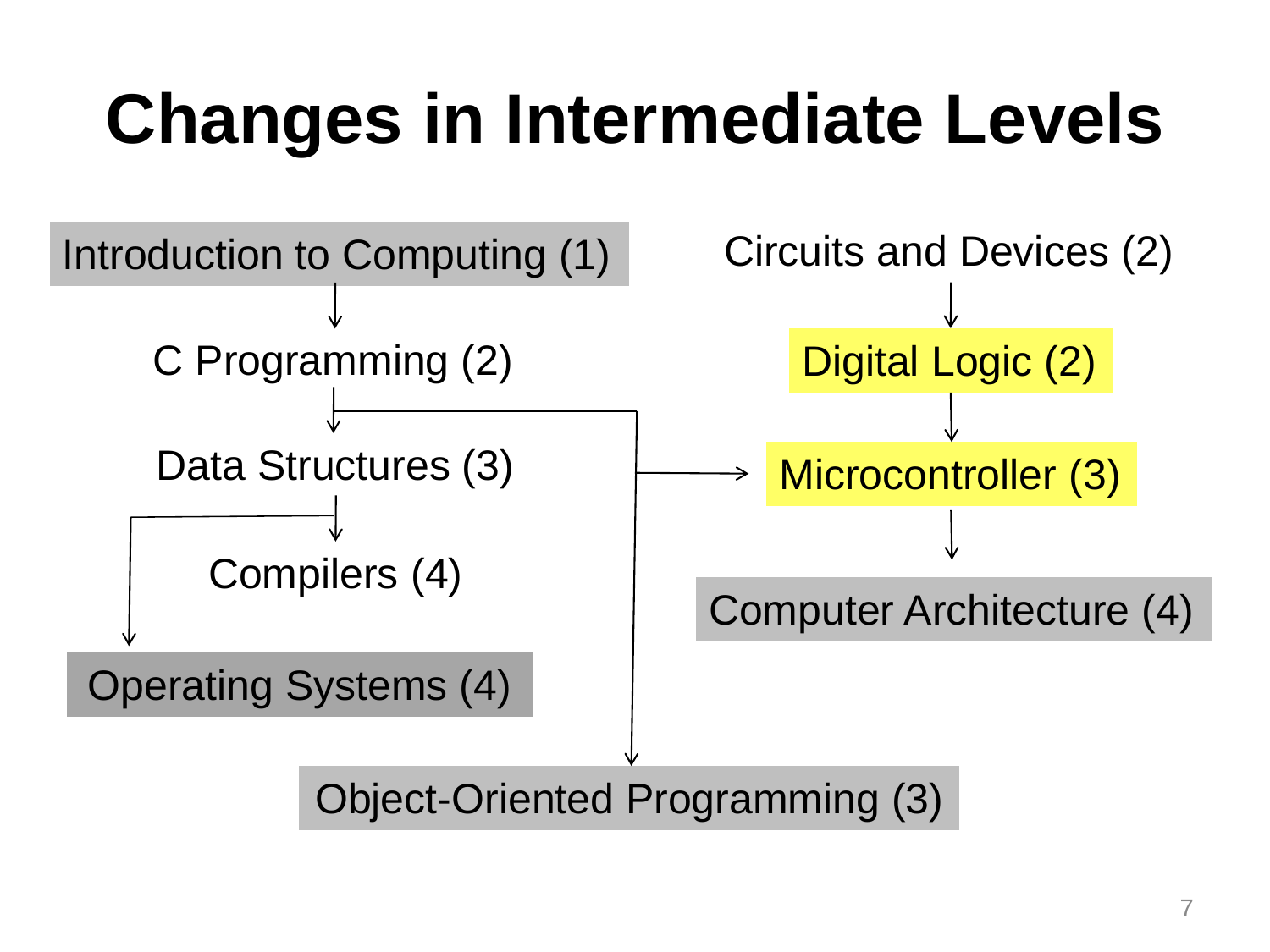#### **Latest Change**

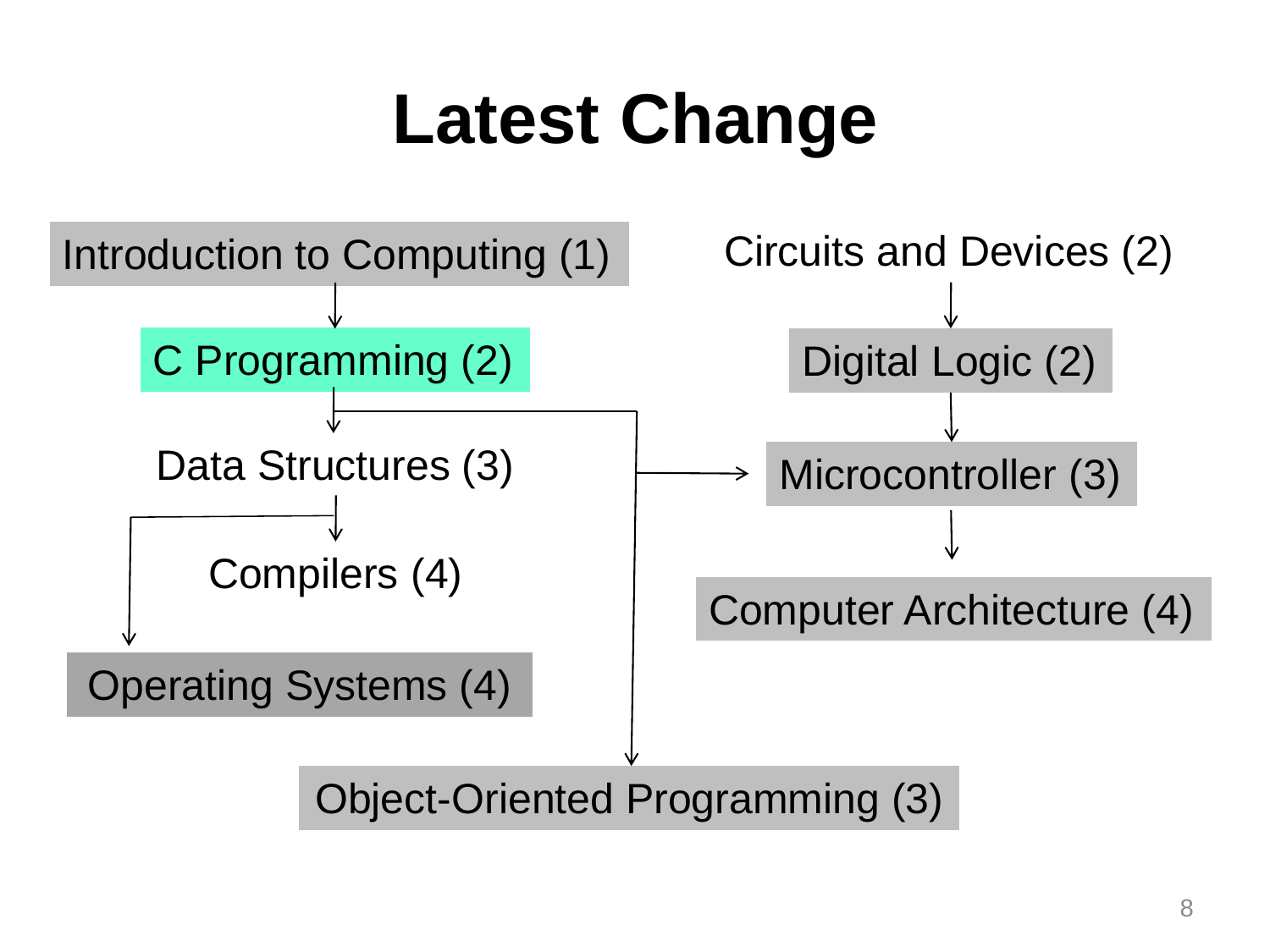## **Not Changed (Yet)**

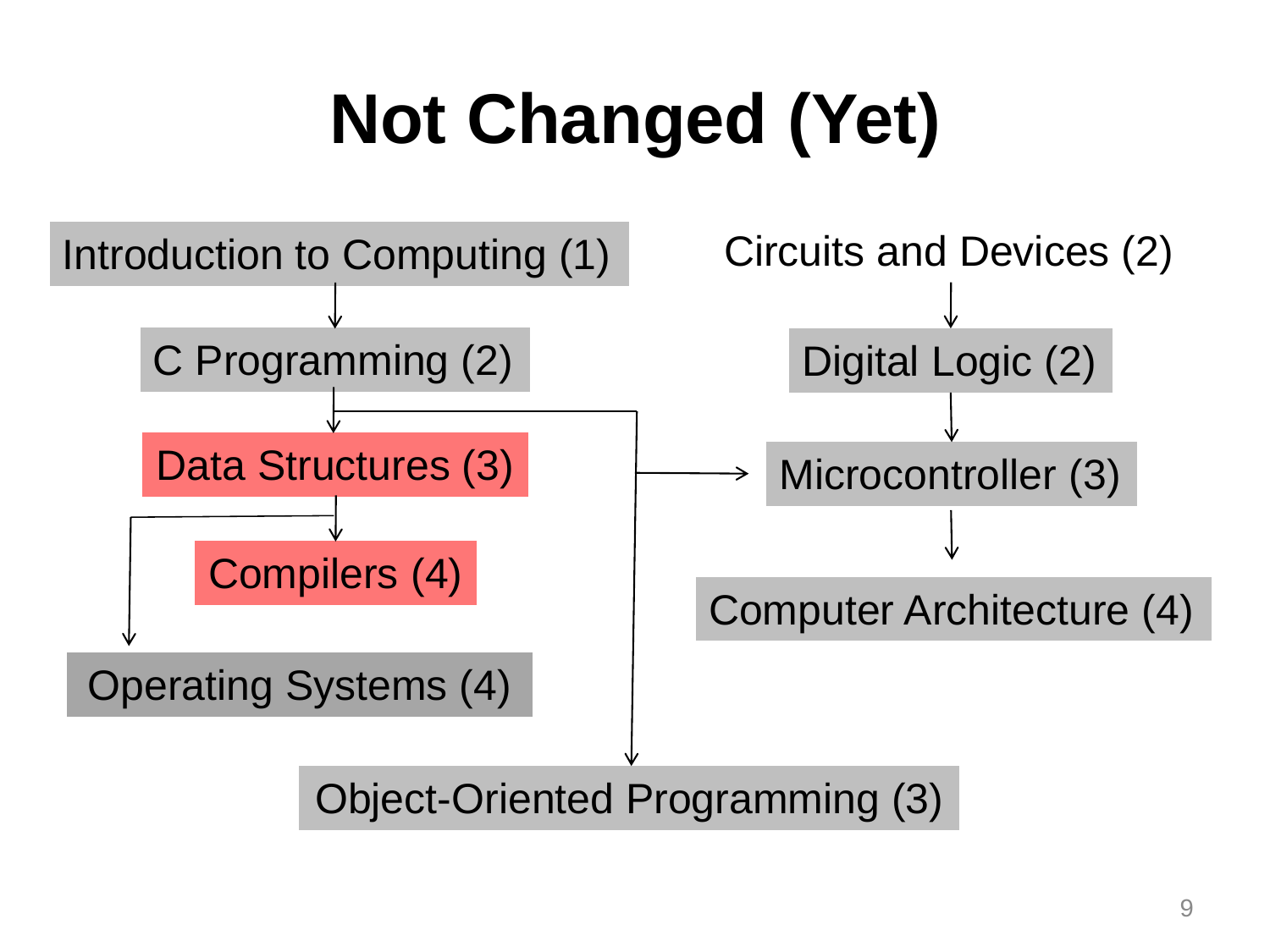# **First Change (OOP)**

- It is elective and not a prerequisite of any required course.
- Java has built-in support for threads with synchronized methods. C++ can use library (Qt) for threads. GUI uses threads.
- The original course content include duplicate materials that can be eliminated: how to use and how to implement container classes
	- $\Rightarrow$  already taught in data structures.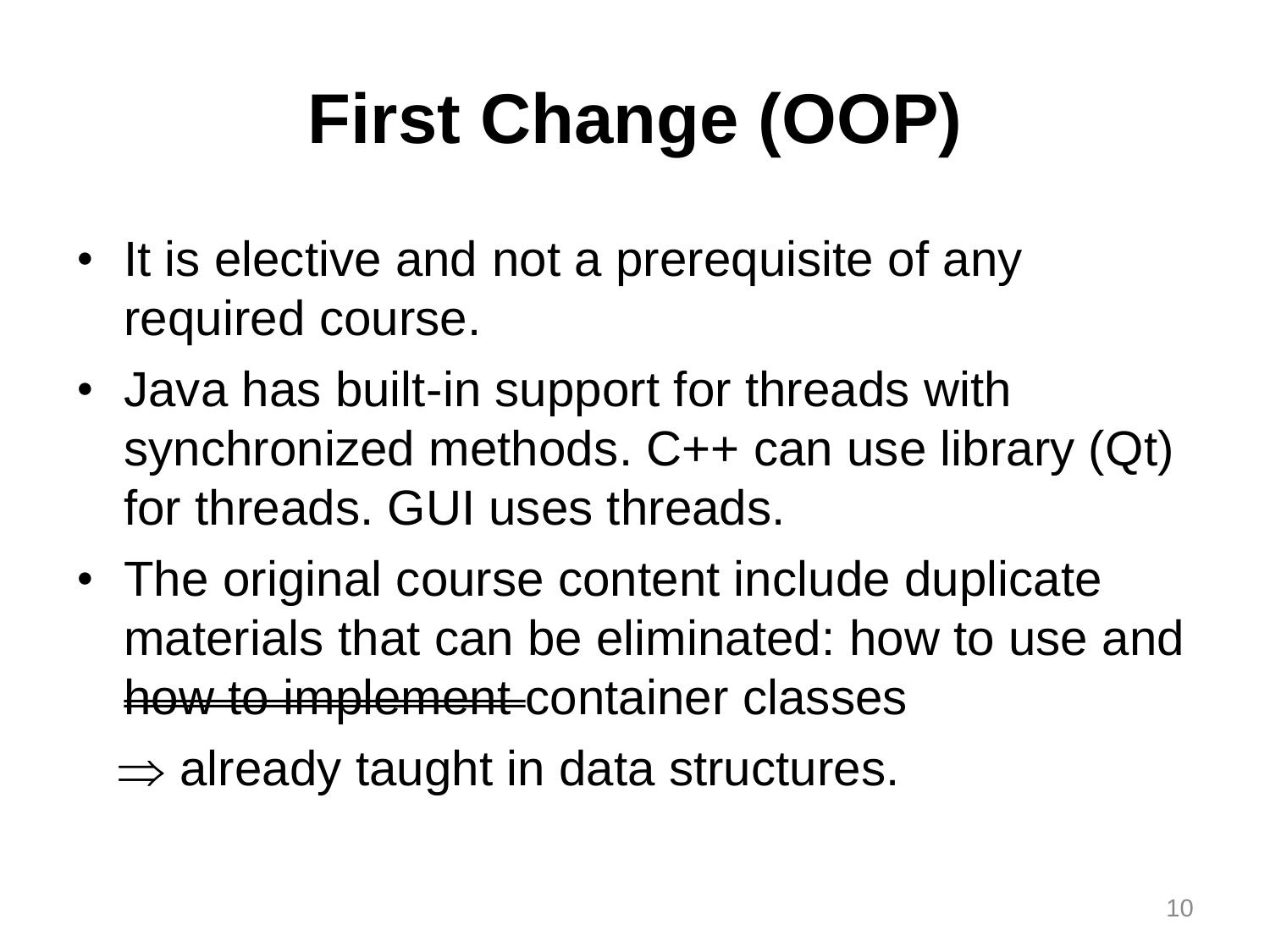### **Connect Parallelism with Life**

- Use laundry room as examples.
- Many washers  $+$  dryers  $\Rightarrow$  hardware resources.
- Many loads of clothes  $\Rightarrow$  data-level parallelism.
- Washing before drying  $\Rightarrow$  dependence and pipeline.

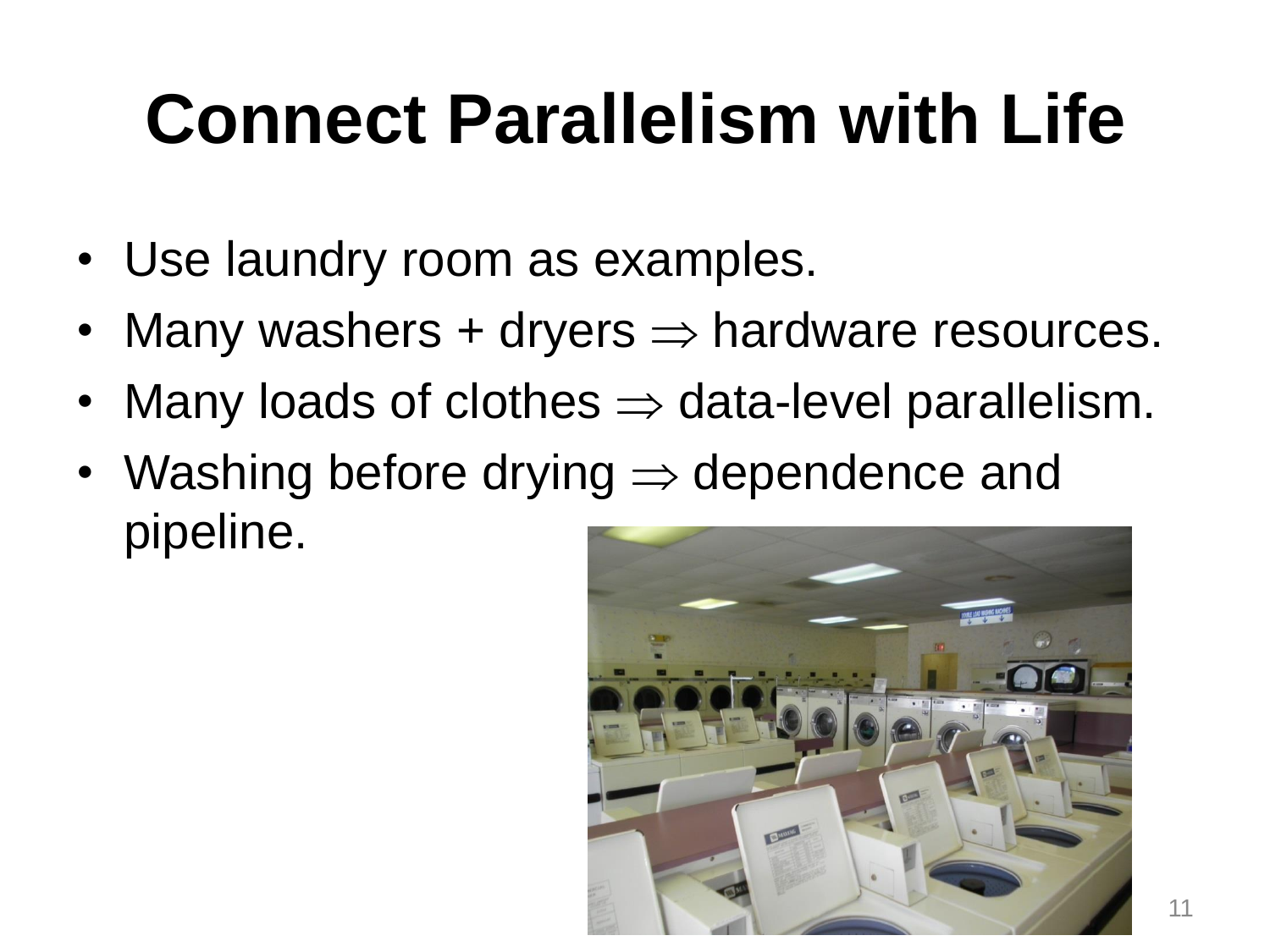### **Pipeline in Everyday Life**

- factory assembly line
- buffet line



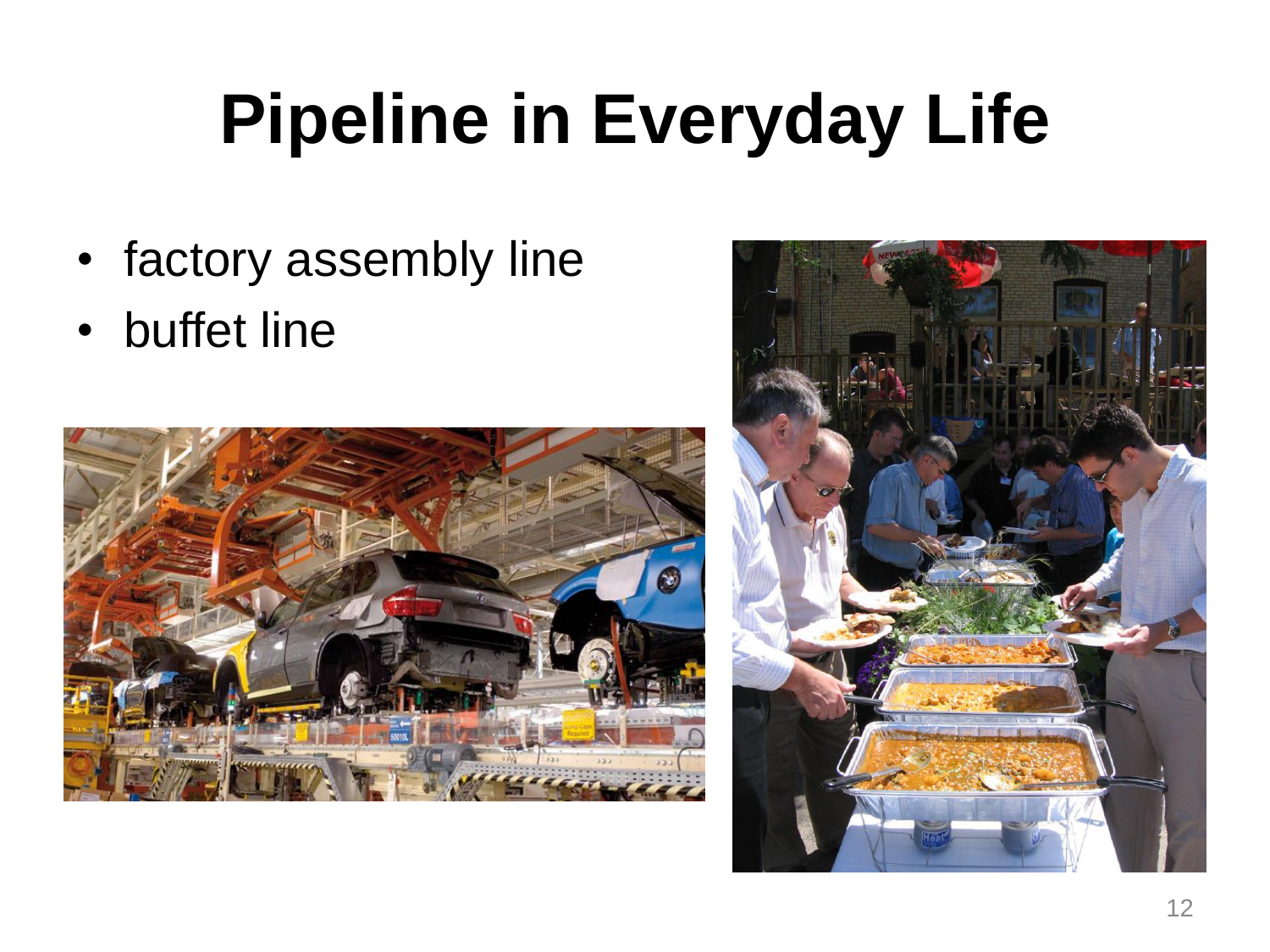## **Synchronization**

• ATM withdrawal to motivate the need of synchronization.



• Library study room with a lock and only one key to explain mutual exclusion.

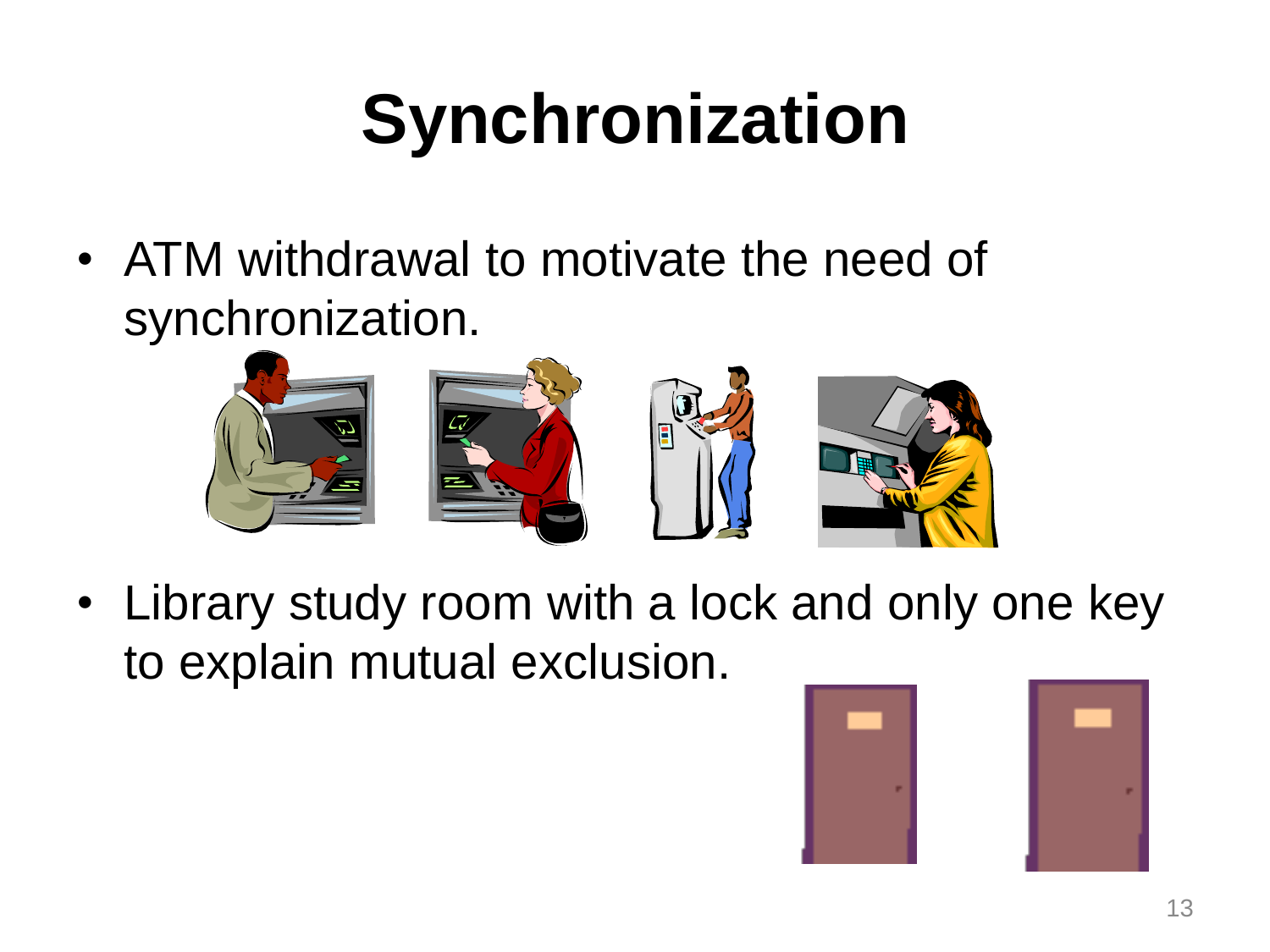## **Concept Inventory**

- Purpose: develop a set of questions to evaluate students' understanding of parallel computing *across their four years of studies.*
- It is a guideline for updating courses and designing assessments for multiple courses.
- Requirements: The questions must be understandable *without* using terminology introduced later (e.g. synchronization, mutual exclusion, lock, locality, cache miss ...)
- Approach: use everyday examples to motivate and to describe the problems  $14$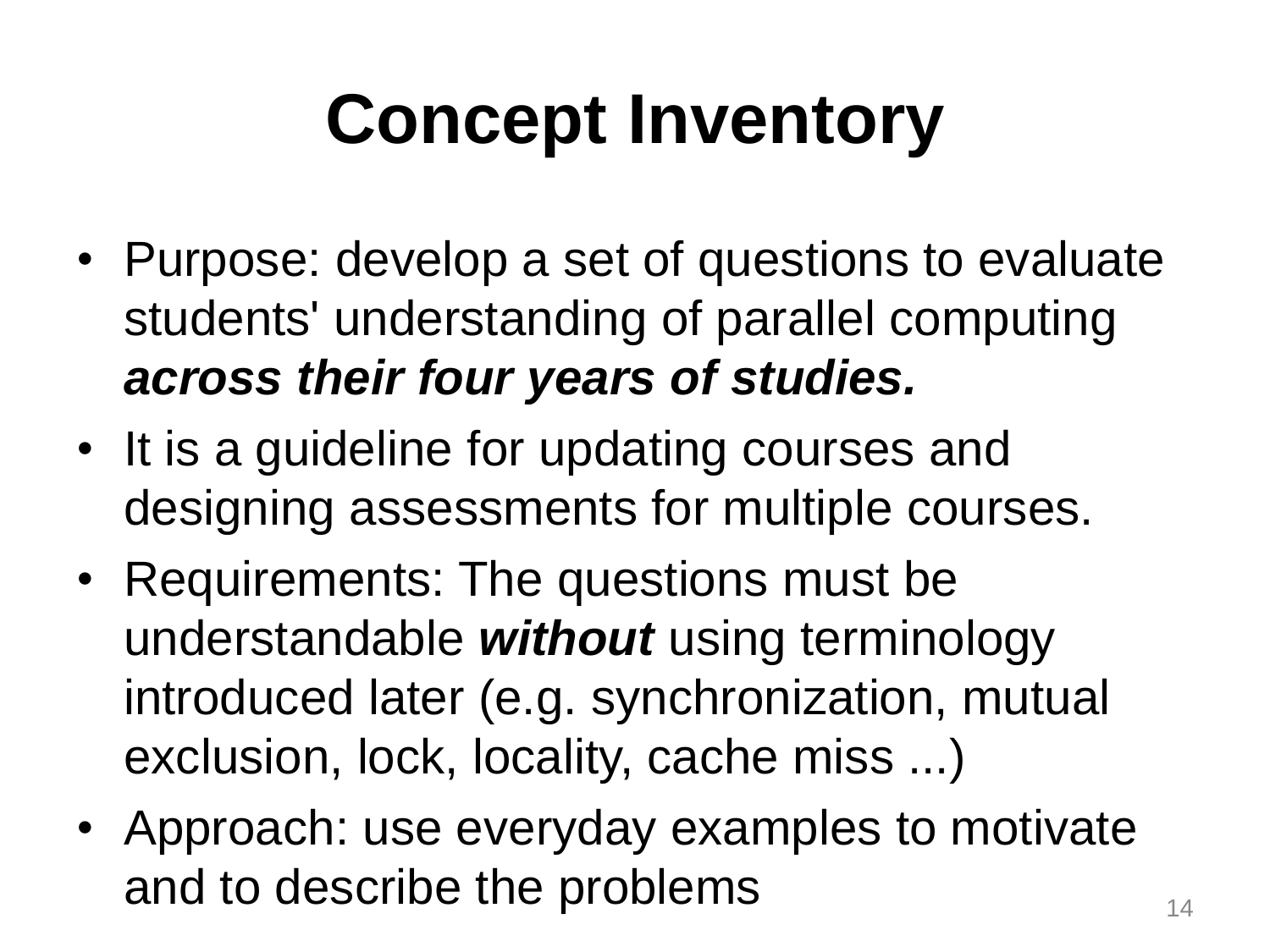## **Concept Inventory (Excerpt)**



The complete concept inventory is in the paper.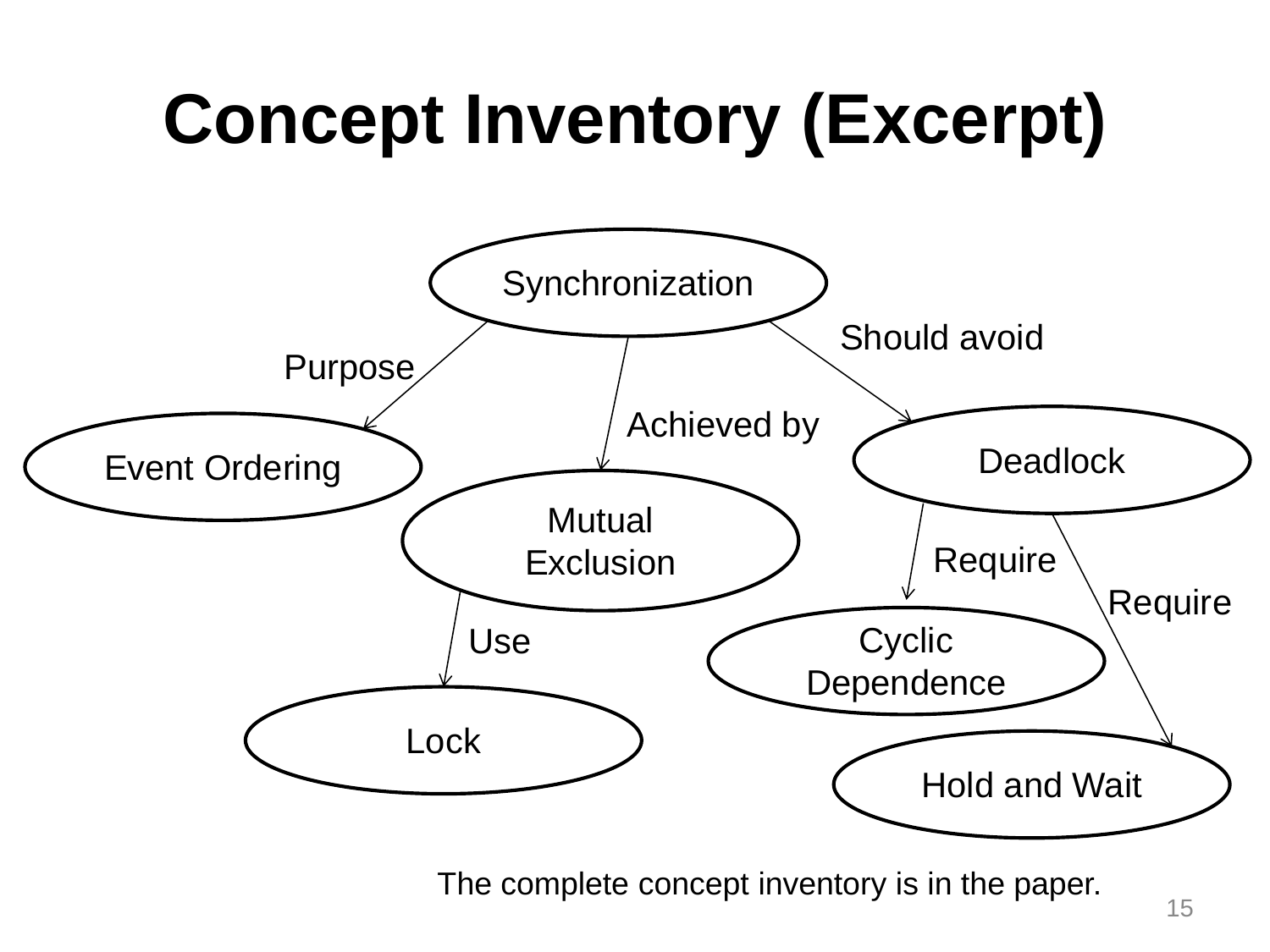## **Sample Assignments**

- Programming assignments
	- Matrix multiplication
	- Image pixel-wise color inversion
	- Network echo server
- Non-programming assignments
	- Amdahl's Law
	- Distinguish SISD/SIMD/MISD/MIMD
	- Conditions and sample code for deadlocks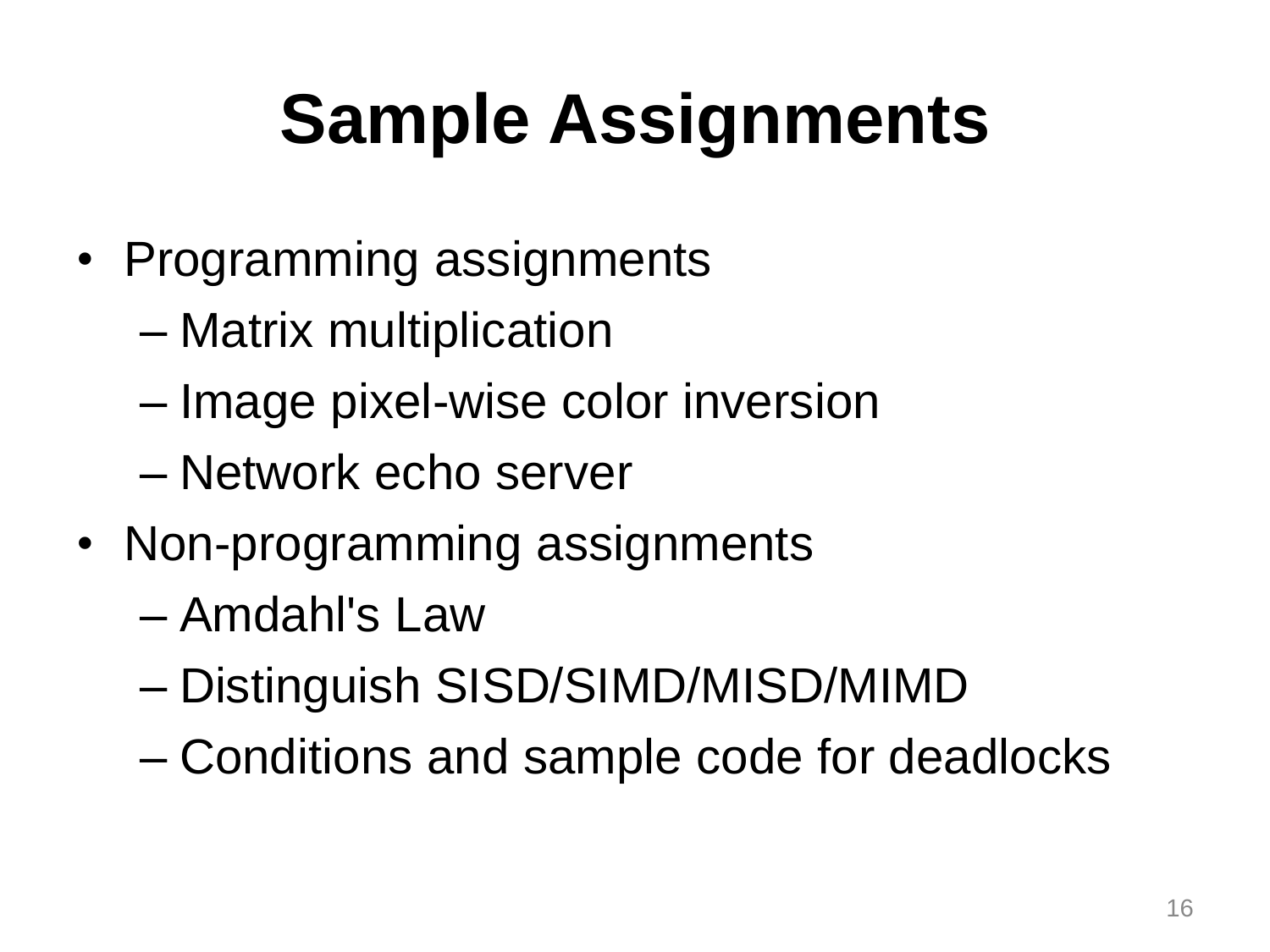#### **Most Recent Changes**

- Second programming class (C)
- 2012 IEEE/TCPP Early Adopter Grant
- two  $\Rightarrow$  three credit units since Fall 2012
- For most students, this is the first experience of writing programs with threads
- Programming assignments:
	- Image pixel-wise color inversion
	- Subset sums (count the number of solutions)
- Non-programming assignments: Amdahl's Law and distinguish SISD/SIMD/MISD/MIMD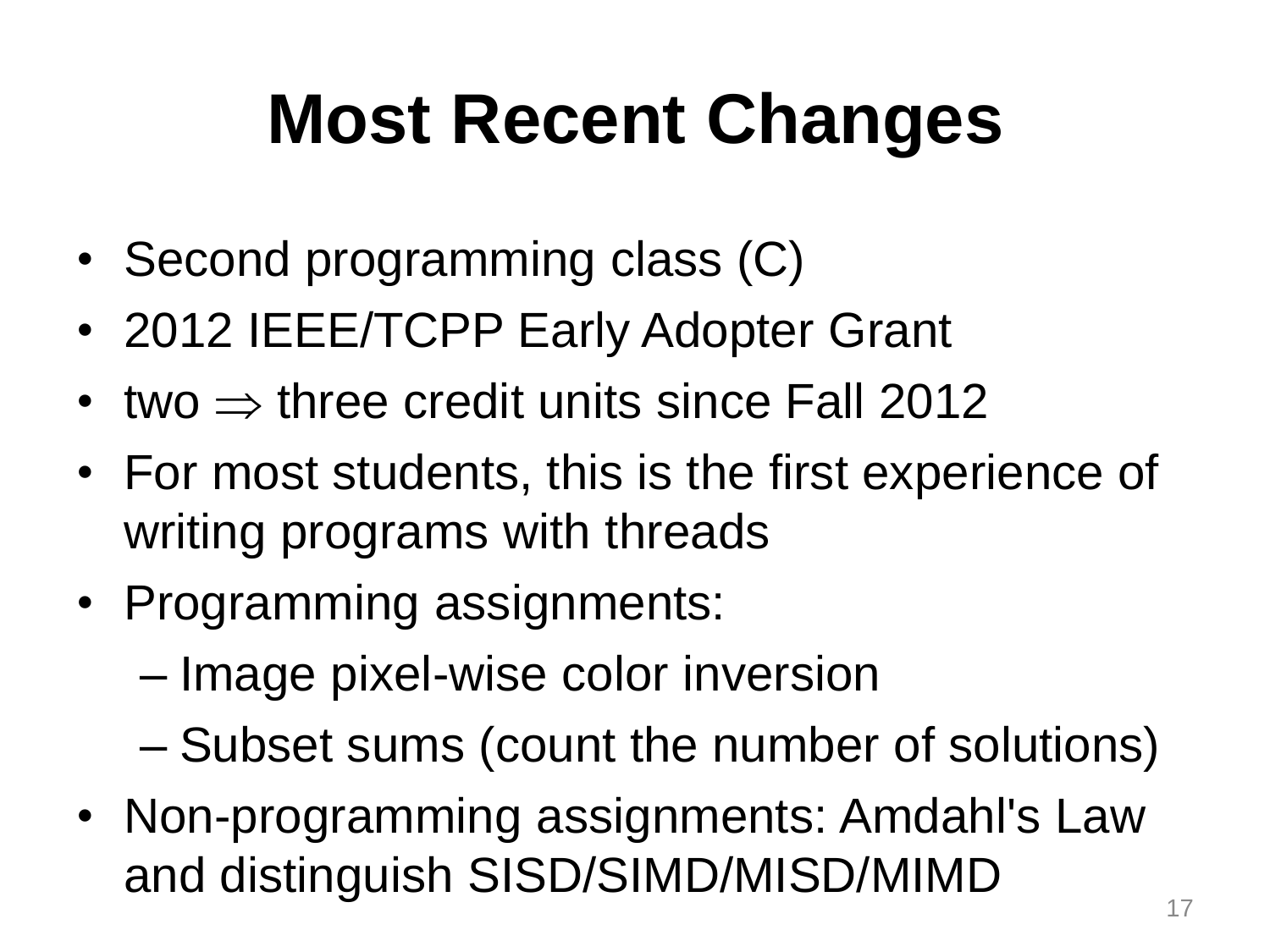#### **Evaluation (SIMD, pthreads)**

Image color inversion



for  $(p = 0; p < number$  numPixels;  $p +$ ) **{ for (c = 0; c < 3; c ++) // RGB 3 colors { pixels[p].color[c] = 255 pixels[p].color[c]; } } // parallelization: divide numPixels into // non-overlapping regions for the threads**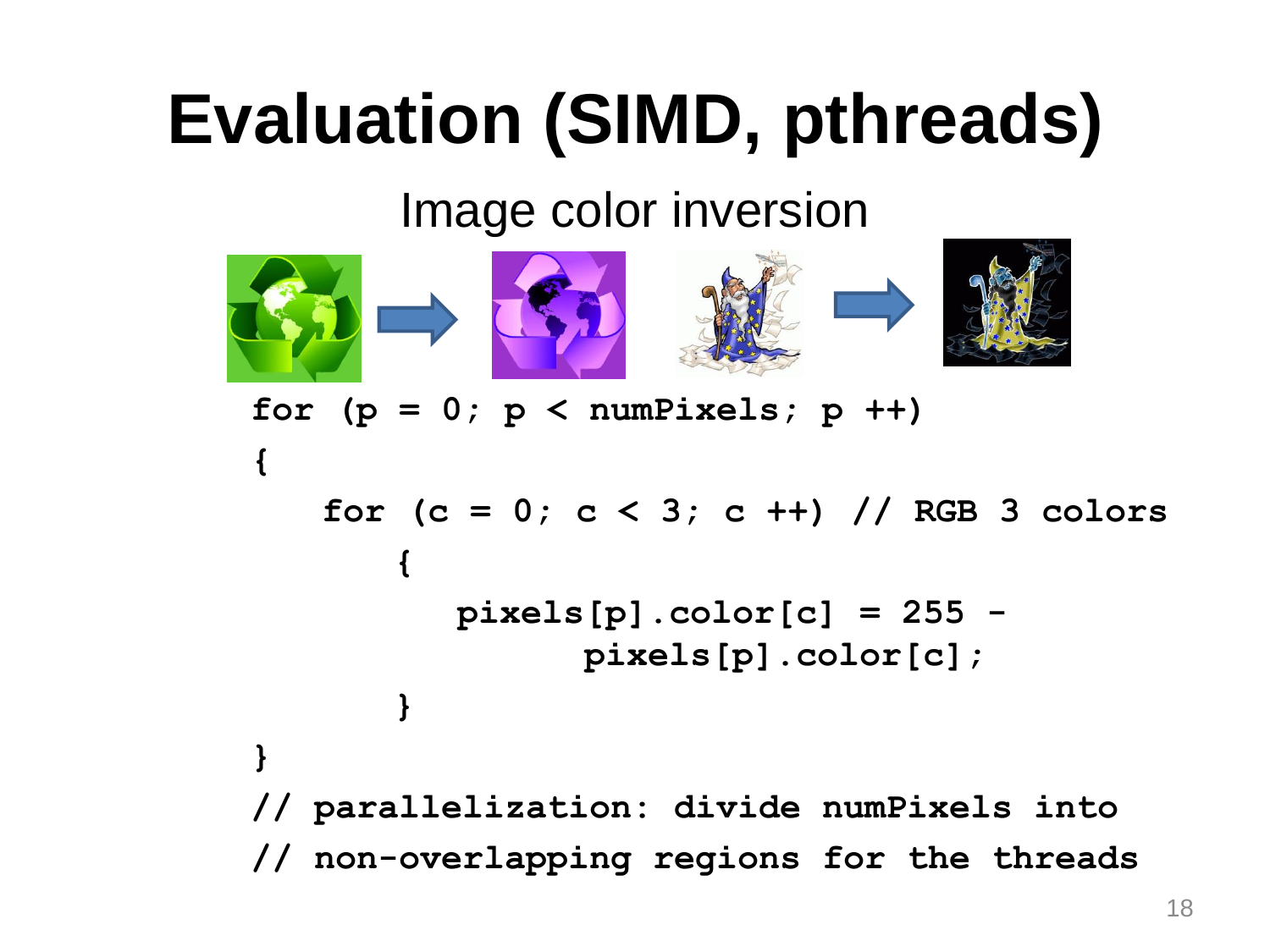#### The time for color inversion The time for reading and writing files is excluded

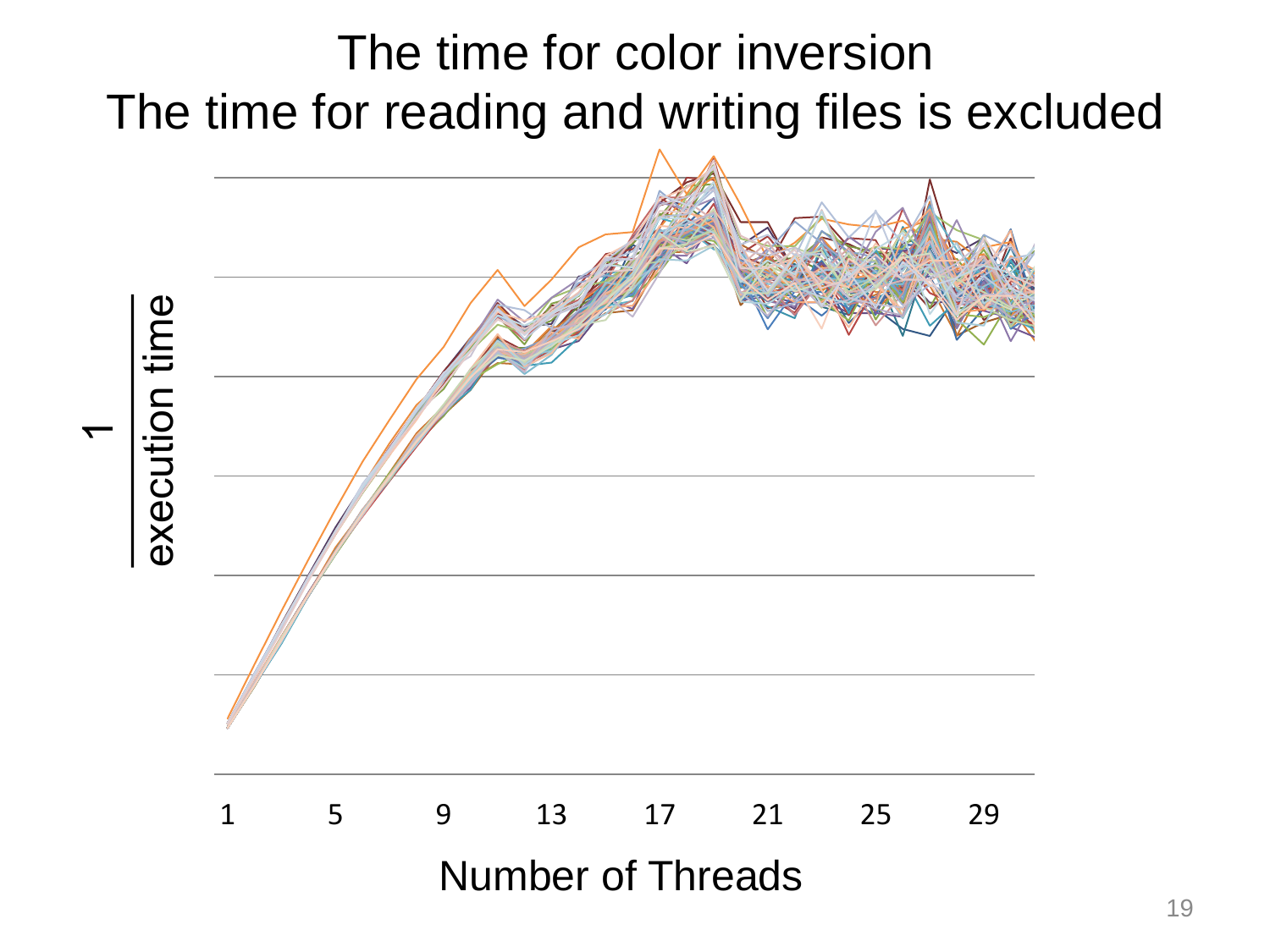## **Evaluation (SIMD, pthreads)**

- Subset sum
- Given a positive integer n and a set of positive integers  $S = \{s_1, s_2, ..., s_k\}$
- Find all subsets  $A = \{a_1, a_2, ..., a_m\}$  ( $A \subseteq S$ ,  $m \le k$ ) such that  $a_1 + a_2 + ... + a_m = n$
- Count the number of subsets
- Parallelization:
	- $-$  Divide the  $2<sup>n</sup>$ -1 subsets into regions
	- Each thread checks all subsets in that region
	- If a solution is found, a shared variable numberSolution increments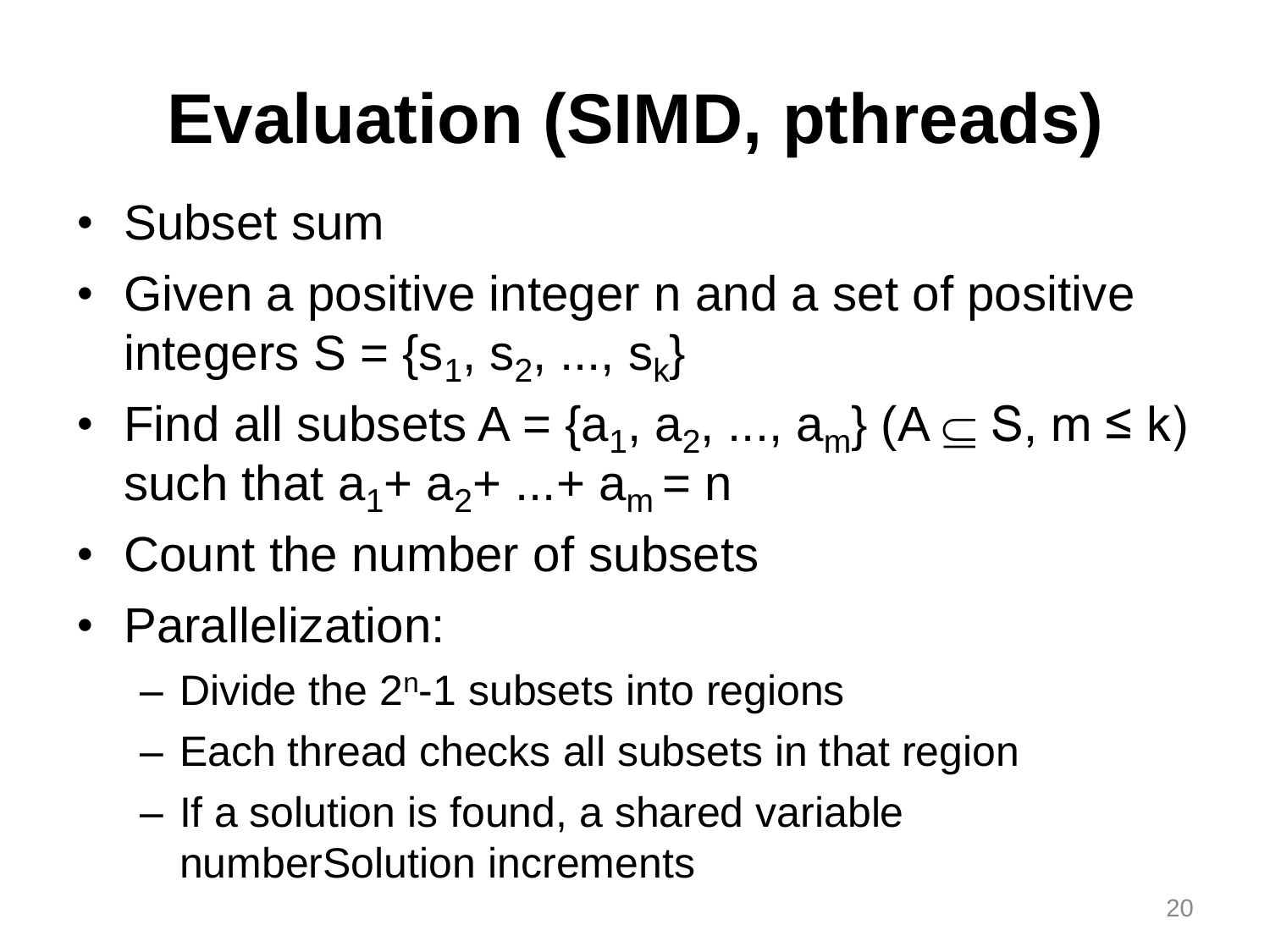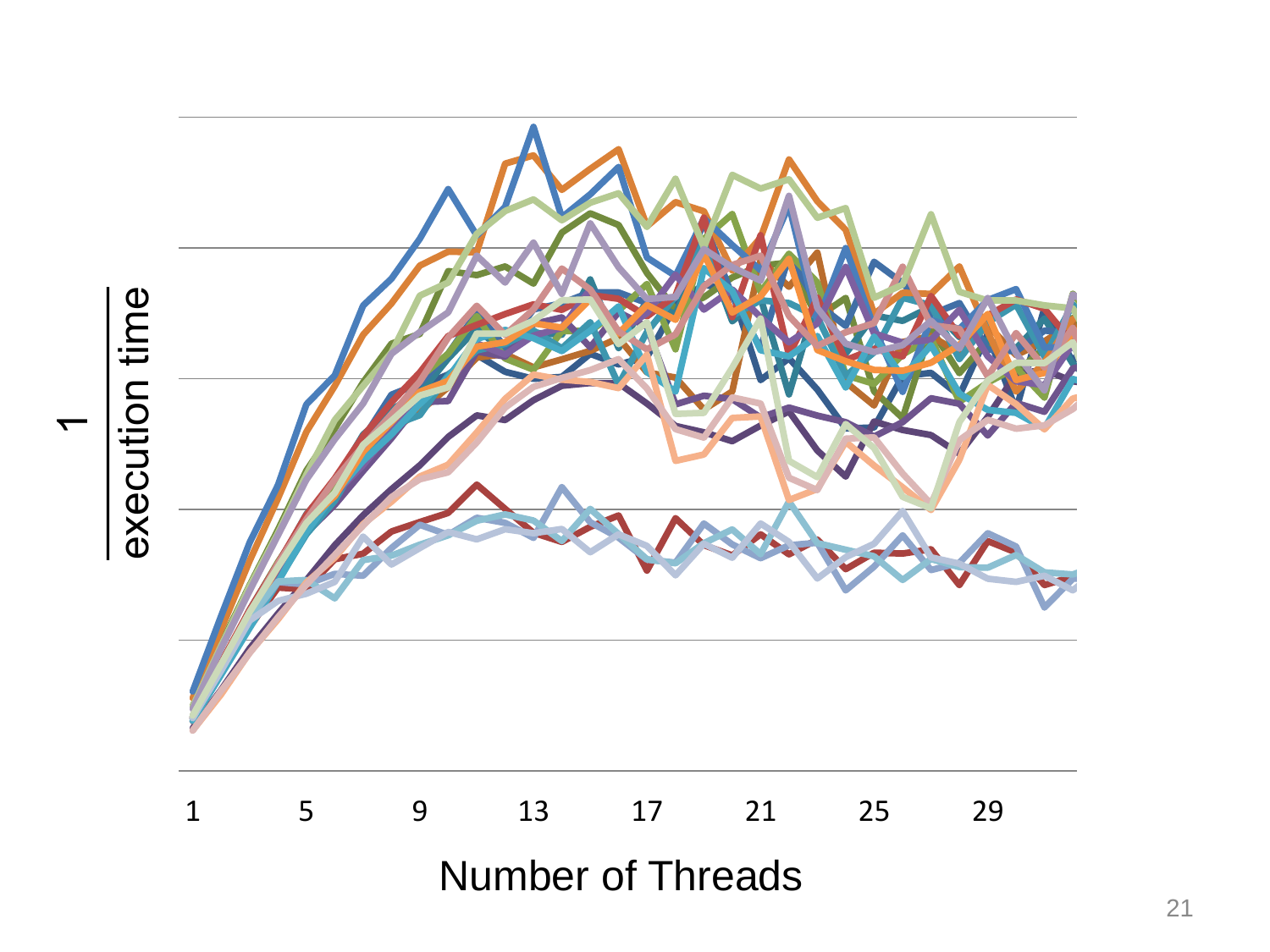#### **Observations**

- Most students understand the concepts and can write correct parallel programs using pthreads.
- Some are not aware of the performance impacts of redundant statements in inner loops.
- Some students know the need of mutual exclusion but each thread has a unique lock.
- Some students put private data (not shared) inside the critical sections.
- Some use expensive operations (for example multiplication or division instead of shifts).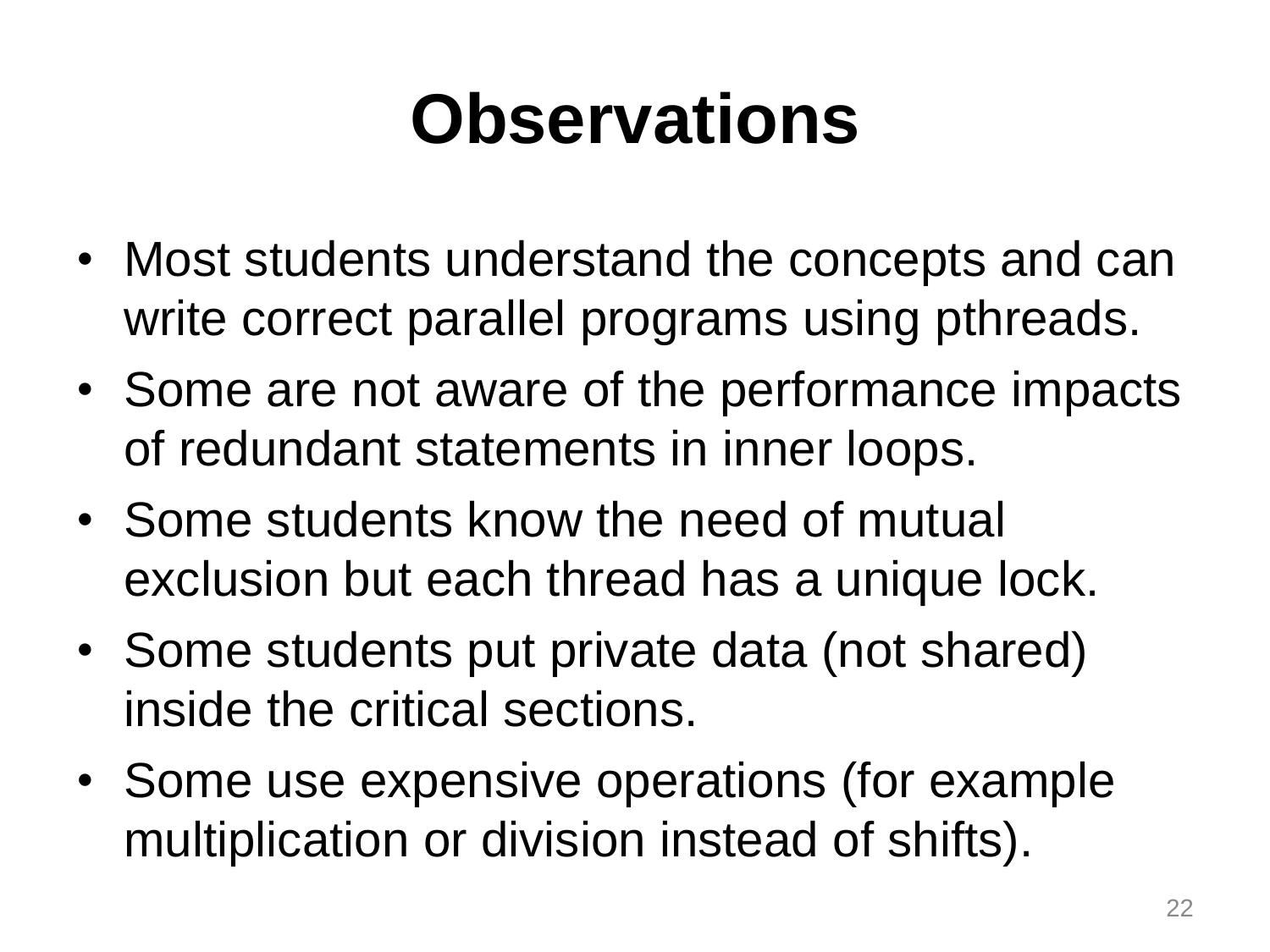#### **Lessons Learned**

- Students are excited learning new concepts related to parallel computing.
- Curriculum update can take several years.
- The changes should be introduced gradually, with the consideration of dependence among courses. The changes should start from a course which has topics that can be eliminated.
- Students should know efficient algorithms are more important than parallelization only.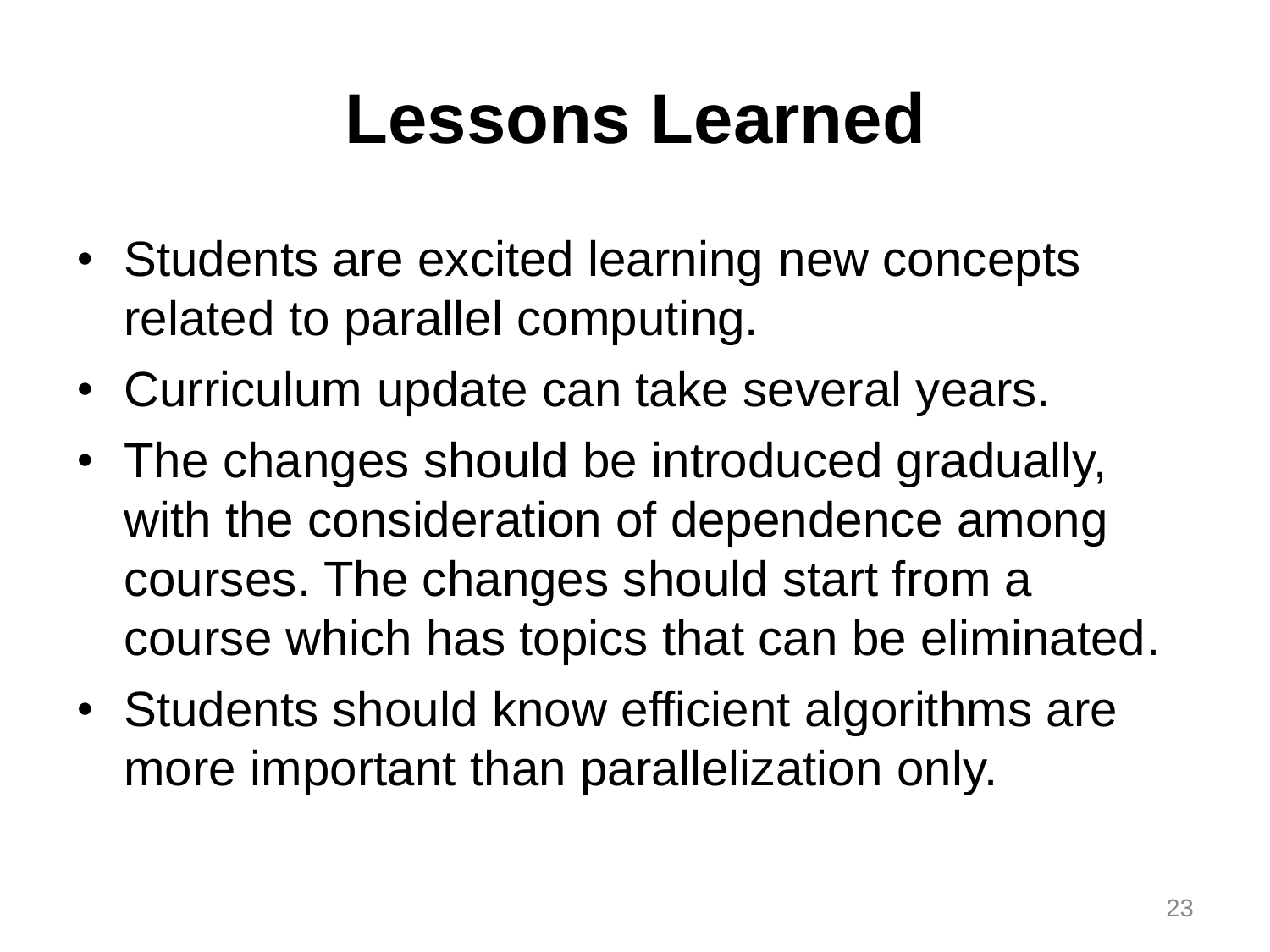#### **Lessons Learned**

- Assignments should be designed to reduce dependence. For example, many students do not know locality yet  $\Rightarrow$  The speedup of matrix multiplication is limited by cache performance
- Some assignments should have high computation and low communication or IO (e.g. subset sum).
- Performance competition can encourage students to pay attention to details.